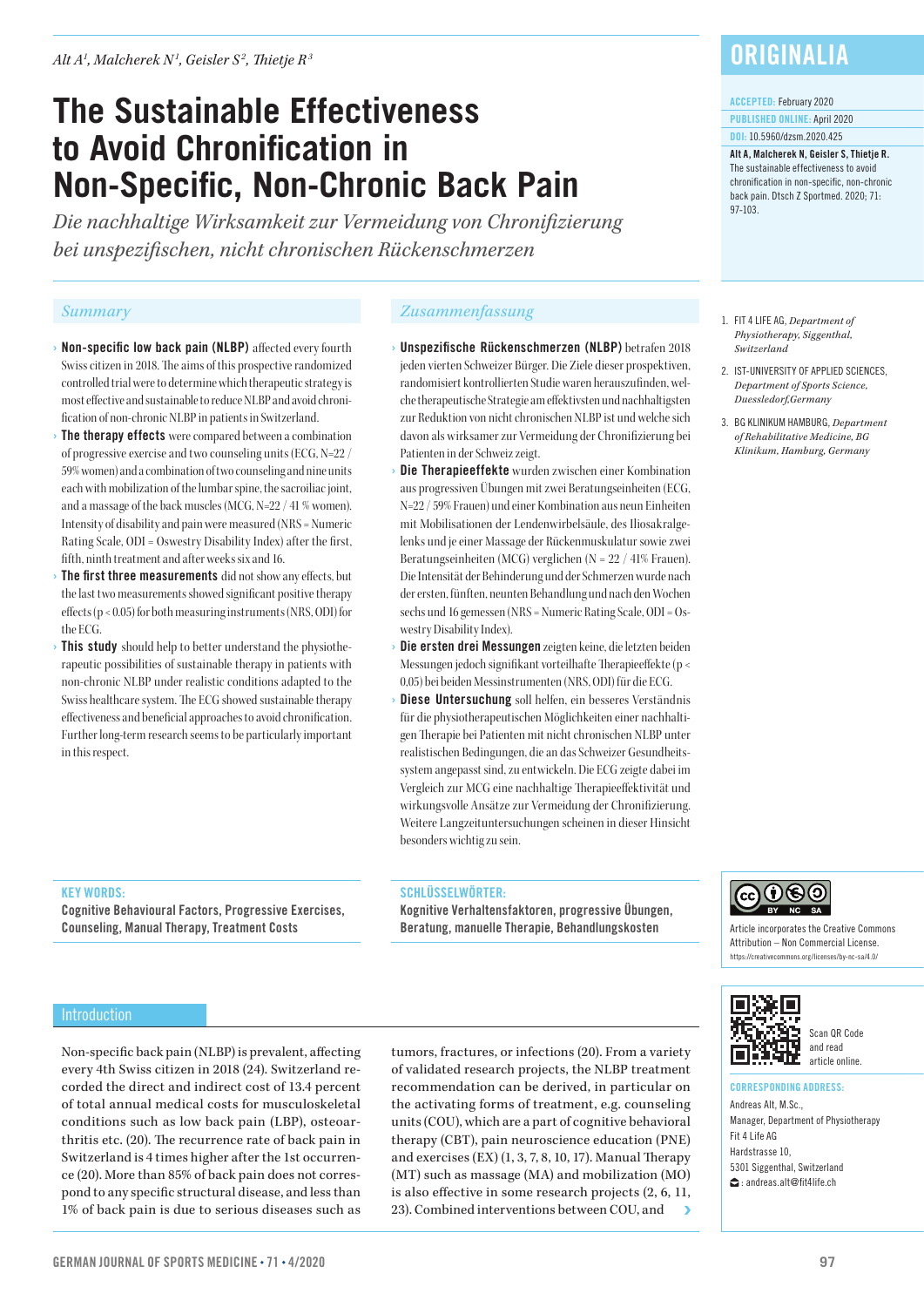

either a manual or an activating type of therapy, have been little researched. The persistence of non-chronic pain in the patients included in this study was up to 12 weeks (22). Two different treatment methods were compared. The first involved progressive EX combined with COU (ECG), the second was a combination of COU, MA and passive MO of the sacroiliac joint (SIJ) and the lumbar spine (MCG).

Current knowledge largely supports how important it is to distinguish pain inducing influences (5, 12, 21). The development of pain by psychosocial influences seems to be much closer to the cause of the NLBP problem than the purely structural presumption of cause. The combination of sensitivity, influenced by negative experiences, and the absorption of stimuli from the environment intensifies the interpretation of pain. The risk of developing cognitive beliefs through these influences can also work towards pain reduction (19). The pain and associated perception can depend on the size of the disability in terms of functional impairment and can also be influenced by a placebo reaction (19). Therapy measures, such as CBT, COU, goal-setting (GS), GA, MC, EX, etc. are based on these findings (1, 3, 7, 8, 10, 13, 14, 16, 17, 18, 22).

The aims of this prospective randomized controlled trial were to determine which therapeutic strategy is most effective and sustainable to reduce NLBP and avoid chronification of non-chronic NLBP patients in Switzerland. The focus of the research was on the legal parameters of the classical physiotherapeutic approach in Switzerland (9 units, each between 30 to 45 minutes).

# Material and Methods

The methodological content of this research project was ethically evaluated by the ethics commission of the "IST University of Applied Sciences" in Duesseldorf, Germany, whose experts expressed no reservations about the implementation of the planned methodology. Four external doctors were involved and helped recruit additional patients for the Fit 4 Life physiotherapy department. All participants were examined before the intervention and tested for their suitability for the research project (Figure 1). This included the analysis of possible red flags

by the doctors who prescribed the physiotherapy and specific for the study project by the responsible physiotherapists. The corresponding inclusion criteria were defined as: LBP lasting up to 12 weeks, no physiotherapy for back problems for over 1 year, NRS minimum 3, age 25-60 years, heterogeneous gender identity. The exclusion criteria were defined as: specific back injuries (disc hernia, fracture, osteoporosis etc.), steroidal drugs, other forms of therapy (i.e. osteopathy, further physiotherapy etc.) during the whole research time (1 year before unit 1 to 16 weeks after unit 9), one or more known or suspected severe spine pathology (fractures, tumors, inflammation, rheumatic diseases, or infectious diseases of the spine), planned or previous spinal surgery, and co-morbid health conditions (hypertension, pregnancy, or severe cardiovascular diseases).

All participants come from physically inactive professions (e.g. accounting, monitoring etc.). None of the patients were intensively active more than once a week (sport). The participating patients performed a random drawing to assign them to 2 different groups by the physiotherapists (Figure 1). Both groups contained 22 patients each. The proportion of women was 59% in the ECG and 35% in the MCG and the age of the patients (N=44) ranged from 25 to 60 years (mean value±SD: 43.9±10.8 years) (Table 1). Before each intervention meeting, the participants were asked about the exclusion criteria; without taking the exclusion criteria into account, this led to exclusion from the study.

The total number of drop outs was 5 without any serious cause. Two drop outs were recorded in the ECG due to use of analgesics. The 2nd drop out occurred through the voluntary termination of the intervention series of a subject of the ECG with no more complaints. The subsequent drop outs all affected the MCG and were explained by the resumption of therapy. The measurements with respect to the excluded subjects took place only up to the time of the drop outs and further measurements were not taken into consideration. In order to avoid bias that could affect the quality of the research, all participants were asked at the outset not to disclose details of the interventions.

The German version of the ODI was used to analyze the intensity of disability in relation to NLBP (15). The NRS was used to evaluate and compare the intensity of the patient's subjective pain from  $0$  (= no pain) to  $10$  (= maximum pain) (4).

Two professional physiotherapists carried out the interventions of both groups. All intervention units, with the exception of the 1st and the 9th, were 30 minutes in duration. The COU was given twice at the beginning (1st unit) and once at the end (9th unit) for 10 to 15 minutes each. The first and last treatment unit lasted 45 minutes in total. At least one day without an intervention unit was foreseen between each intervention. Each patient received minimum 2 and maximum 3 intervention units per week.

The aim of the COU was to calm the patient, explain the pain and the helpful measures, and show the positive aspects of the treatment, such as the possibility to walk and having no limiting symptoms, such as numb feelings or motoric failures (3, 8, 17, 18). Within the ECG, any communication that could point to negative structural connections was avoided.

The program of Group I was designed according to the patient's initial problematic movement, which was intended to be improved by the therapy. The quality of the function related to the movement performance and the control against resistances, such as lifting objects. The contents of the progressive EX in connection with the COU were based on parts of the GA program (14). A progressive development to rebuild the quality of movement and functionality, in relation to the criteria of the regular physiotherapy system in Switzerland (9 units).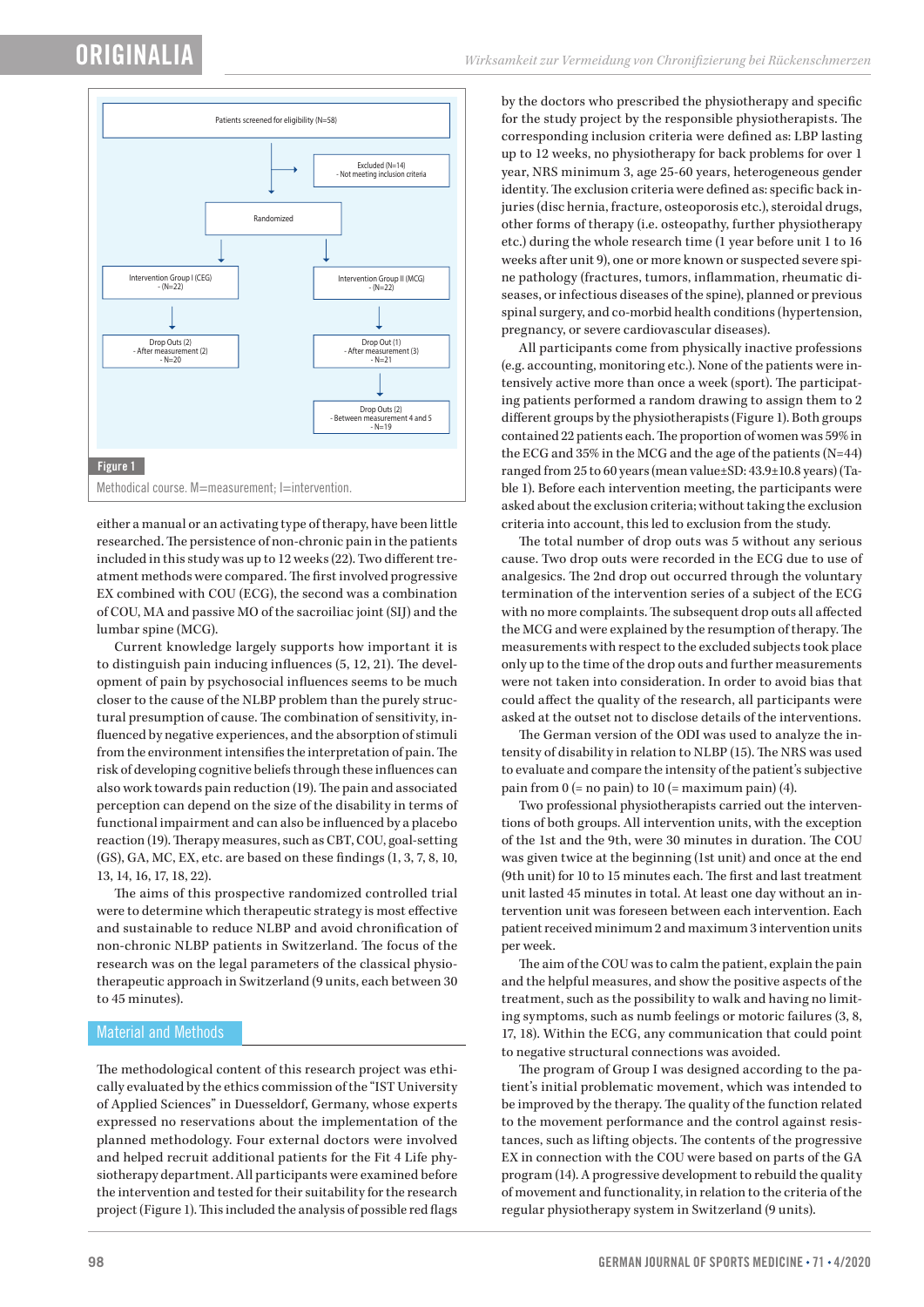# ORIGINALIA



The EX within the ECG were been divided into 3 specific phases, the intensities of which were changed after 3 units per phase. The desired load frame was always performed in the same way. Each EX was adapted to the patient's condition, which corresponds to the degree of disability according to the ODI. The term "severe disability" refers to a percentage between 40 and 60% according to the ODI evaluation. Below 40% corresponds to a moderate disability, and between 0-20% to a minimal disability. In addition, the data from the NRS carried out before the start of each EX were used to determine the degree of stress related to the training parameters (intensity etc.).

Depending on the patient's condition, the number of sets was between 2, for more intensive complaints (NRS between 5-6, ODI between 40 and 60%) and 3 sets per EX for less intense complaints (NRS 3-4, ODI up to 40%). The repetitions were performed between 5 and 10 times per EX within Phase 1. The duration of stimulation (time under tension) during the concentric and eccentric phases was about 1 second per phase for each of the primary muscles involved. The 1st phase includes EX such as the Superman exercise (1).

Phase 2 aimed to increase confidence in one's own motor skills, decentralise the focus on pain, build up motor and mental resilience, and reduce fear of back strain  $(1, 2, 10)$ . The number of repetitions corresponded to a frequency of 8 to 12 repetitions per EX. All EX took place one after the other as a circuit. All EX should be completely painless. Positive action reflection was encouraged through communication. In the 2nd phase, EX such as the lunge, activation of the oblique trunk musculature against resistance at the cable pull, were used.

Phase 3 aimed to encourage the patient to cope with his problematic activities (e.g. lifting) and to develop autonomy (1, 2, 10, 14). The positive movement reflexion was supported by motivational hints at the end of each EX. These phase includes EX such as deadlifts.

Group II consisted of a combination of COU, MA and MO of the SIJ and the LS  $(2, 6, 9, 11, 23)$ . The frequency, the measurements (NRS, ODI), the time for the regular treatment sessions and for both COU of Group II corresponded to the same set up as those of Group I. In contrast to Group I, additional information was added to the COU of Group II, because patients were informed of the possible reason for using the MT described. This included information on the importance of deblocking the SIJ, MO of the LS, and relaxation of the back muscles.



The MA took place for 10 to 15 minutes each. MA always took place in prone position and was used to treat the erector spinae, gluteus maximus, gluteus medius, gluteus minimus, latissimus dorsi, and quadratus lumborum muscles. The patients should feel relaxed, or an NRS of "0", during the massage.

For the MO of the LS, the passive intervertebral technique according to the "Maitland concept" was used. The direction of MO was anterior and in the direction of the rotations to the left and right. LS MO techniques lasted to 5 minutes. A technique similar to the "Maitland concept" was also used to mobilize the SIJ anteriorly, with the patient lying a prone starting position. This application lasted up to 5 minutes.

### **Statistics**

All statistical analyses were performed via IBM SPSS 25. The statistical 0-hypothesis (H0.1, H0.2) was: There are no differences for the NRS between the measurement times. The H.02 was: There is no difference for the ODI between the groups. The statistical alternative hypothesis (H1.1, H1.2) was: There is a difference for the NRS between the measurement times. The H1.2 was: There is a difference for the ODI between the groups. The parameters were ordinal (alpha<5%). Subsequent non-parametric tests were performed (Table 2). The analysis includes all data from Groups I and II from the intake to the final intervention unit, minus the data of the five drop outs. The Mann-Whitney-U test was used to compare the independent variables in a group at the respective measurement times (Table 1). The groups were compared according to each of the five measurement points. Afterwards, the comparability of the dependent time points of a group was used by means of the Friedmann test. The significance level was set to  $(p=0.05)$  Effect size was calculated with r=z/square root of N (Table 1).

#### **Results**

No significant differences were found within the measurements NRS 1, NRS 2 and NRS 3 between the groups. From the 3rd measurement onwards, a tendency towards a positive development was found in connection with the ECG compared to the MCG. Between the 4th and the 5th measurements, there was a statistically significant difference ( $p<0.05$ ) in favour of the ECG. NRS 4: p=0.02; effect size r=0.52. NRS 5: p< 0.001; effect size r=0.81. Both groups improved significantly ( $p<0.05$ ) in total (ODI, NRS). The NRS development within the ECG was: NRS 1=5 to NRS 3=1, to NRS 4 and 5=0, and within the MCG it was: NRS 1=4 to NRS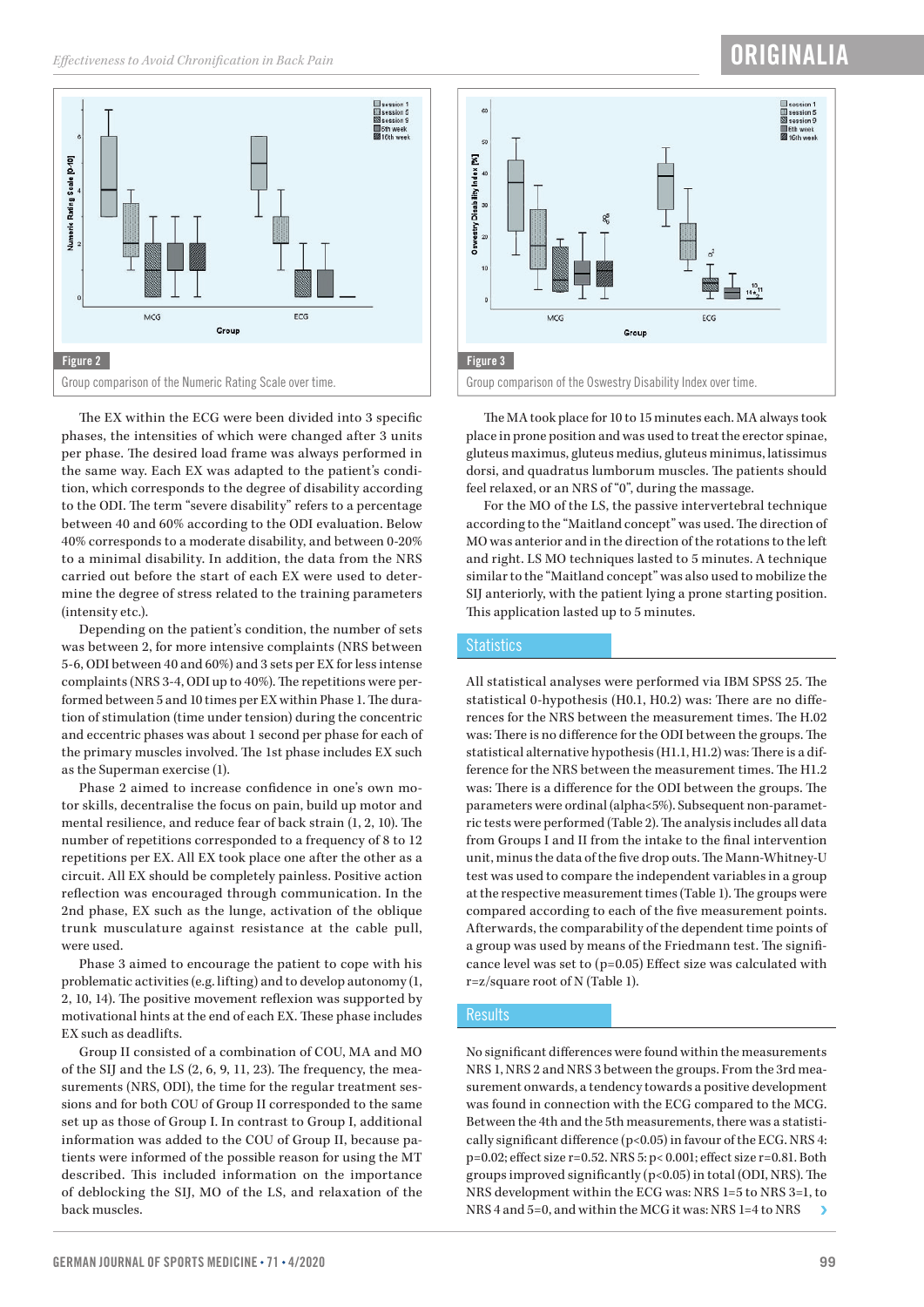# Table 2

Descriptive and inference statistics. MV=mean value; SD=standard deviation; Min.=minimum; Max.=maximum; U-test=Mann-Whitney-U-Test; Sig.=significance: F=effect size.

| <b>Tests</b>                                                       | N  | <b>MV</b>      | <b>SD</b>      | Min.         | Max.           | U-test | Z      | Sig. | F    |  |  |
|--------------------------------------------------------------------|----|----------------|----------------|--------------|----------------|--------|--------|------|------|--|--|
| <b>INFERENCE STATISTICS</b><br><b>DESCRIPTIVE STATISTICS (NRS)</b> |    |                |                |              |                |        |        |      |      |  |  |
| <b>NRS_1</b>                                                       | 44 | 5              | $\mathbf{I}$   | 3            | $\overline{7}$ | 214    | $-0.7$ | 0.5  |      |  |  |
| NRS_2                                                              | 43 | $\overline{2}$ | $\mathbf{1}$   | $\theta$     | 4              | 197    | $-0.9$ | 0.4  |      |  |  |
| <b>NRS_33</b>                                                      | 41 |                | 1              | $\theta$     | 4              | 151    | $-1.6$ | 0.1  |      |  |  |
| NRS_4                                                              | 39 |                |                | $\theta$     | 3              | 83     | $-3.3$ | .002 | 0.52 |  |  |
| <b>NRS_5</b>                                                       | 39 |                | $\mathbf{1}$   | $\theta$     | 3              | 30     | $-5.1$ | .000 | 0.81 |  |  |
| <b>DESCRIPTIVE STATISTICS (ODI)</b><br><b>INFERENCE STATISTICS</b> |    |                |                |              |                |        |        |      |      |  |  |
| $ODI_1$                                                            | 44 | 35             | 12             | 9            | 58             | 209    | $-0.8$ | 0.5  |      |  |  |
| $ODI_2$                                                            | 43 | 19             | 9              | $\mathbf{0}$ | 36             | 213    | $-0.5$ | 0.7  |      |  |  |
| $ODI_3$                                                            | 41 | 8              | $\overline{7}$ | $\mathbf{0}$ | 31             | 143    | $-1.8$ | 0.08 |      |  |  |
| $ODI_4$                                                            | 39 | 5              | 5              | $\theta$     | 21             | 73     | $-3.3$ | .001 | 0.53 |  |  |
| <b>ODI 5</b>                                                       | 39 | 5              | $\overline{7}$ | $\theta$     | 26             | 24     | $-4.9$ | .000 | 0.79 |  |  |

3=1, to NRS 4 and 5=1 (Figure 2). The ODI development within the ECG was: ODI 1=36, to ODI 3=5, to ODI 4=2, to ODI 5=0, and within the MCG it was: ODI 1=33, to ODI 3=11, to ODI 4=8, to ODI 5=10 (Figure 3).

### Discussion and Critical Comparisons

The expected H0 tends correspond to the measurement results of the research work. The results show that both methods improve the pain situation (NRS) and the intensity of disability (ODI). It is not known whether the lower proportion of women in the MCG (35% vs. 59% ECG) is decisive for the result. However, the longer the patients received the therapies, the clearer the results became. In comparison between the baseline measurements and the measurements 3, 4 and 5, the most significant results were found. The reduction in pain was more intense than the improvement in disability. Especially in the long term (measurements 4 and 5) the significant statistical results between the groups indicate that ECG is more successful than MCG in reducing pain and disability. The feasibility of this therapy combination over a short period of time also seems to be necessary in Switzerland in order to avoid the high costs associated with chronic NLBP (24).

Other studies go in line with the results of this work related to active and behavioural oriented approaches (1, 3, 7, 8, 10, 13, 14, 16-18) and their importance in the early stages of NLBP (7, 17, 22). They did not evaluate the effectiveness of combined strategies such as those described here.

The question of solutions related to the reduction of NLBP was also described in former research projects, but mostly in chronic phases (2, 14, 23). They did not refer to the situation in Switzerland.

Göhner and Schlicht (8) figured out the effects of 2 different interventions during an intervention period of 6 to 8 weeks with subacute NLBP patients in their RCT (N=47). Their control group conducted a training therapy and the intervention group conducted a CBT. The differences to this research are most evident within the CBT units. The last measurements (NRS) took place 6 months after the last unit.

Aasa et al. (1) conducted a RCT (N=70) over a period of 8 weeks and 12 units. They compared an independently practiced low MC program based on individual EX correspondent to the individual's problematic movement, with a high-load lifting program (deadlifts) in patients with recurrent NLBP. The last measurements (PSFS, VAS) took place after 12 months. The biggest difference is the measurement after 12 month.

Ulger et al. (23) investigated the effectiveness (VAS, ODI, SF36) of MT and EX in patients with chronic LBP in their randomized controlled, double-blinded research (N=113). Patients received 18 units each over a period of 6 weeks. The difference in their research are the double-blinded approach, the chronic phases of their patients, and the not usage of long-term measurements .

# Authors Conclusion and Criticism

The results of this research provide the practical insights to optimize the sustainability of physiotherapeutic practice for non-chronic NLBP in Switzerland. An extension of the study is planned. In addition, the sample size should then be analysed and increased to raise the statistical power. It seems to be necessary to orient the contents of the therapy units towards the development of confidence to cope physical loads, mental stress on a daily basis such as occupational related, and intense SM in patients with non-chronic NLBP (5, 6, 8, 10, 12, 16, 17). Further studies of this kind should follow in order to transfer the results to the population.

### **Conflict of Interest**

*The authors have no conflict of interest.*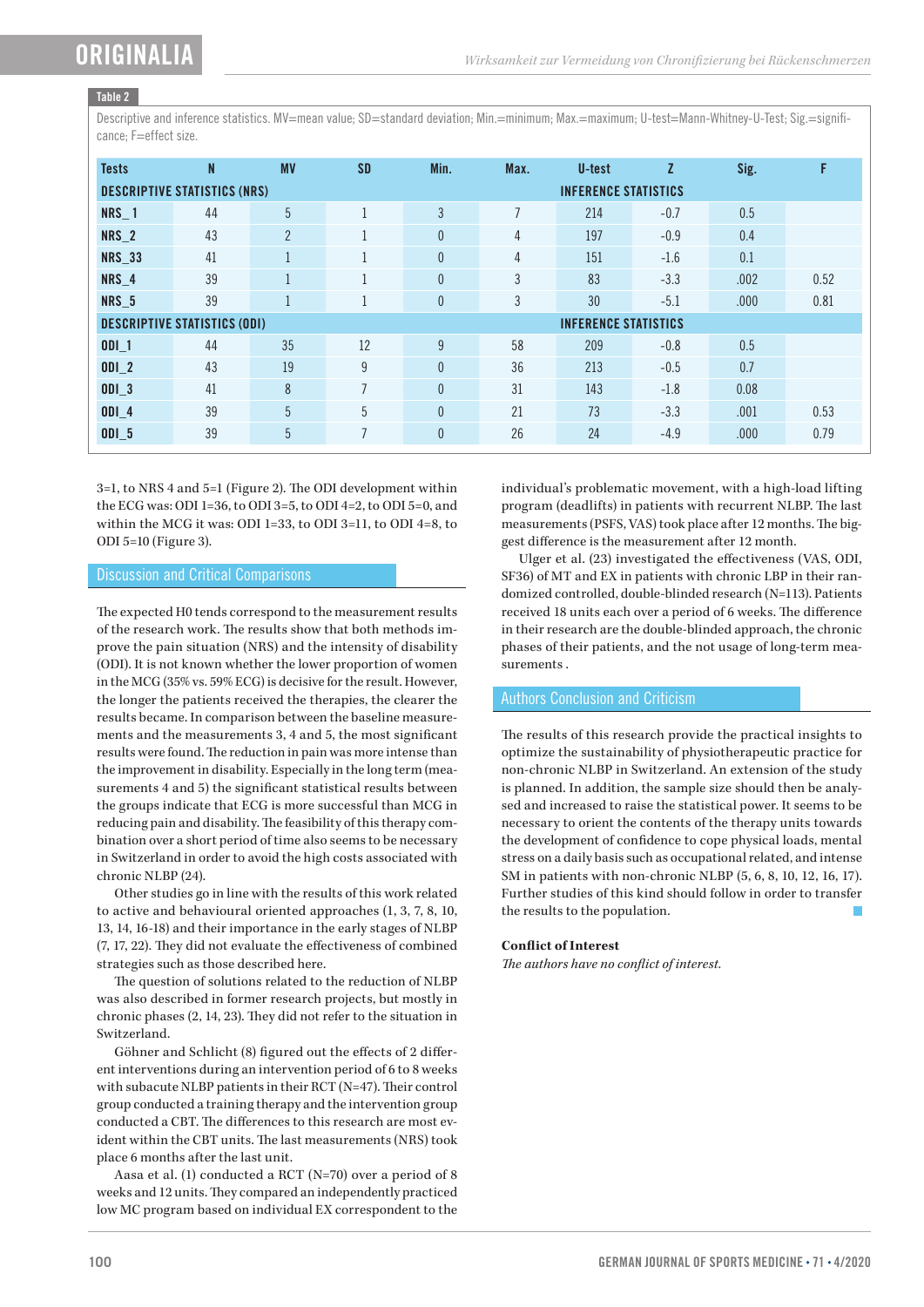# Table 1

Demographic and clinical data of the participants.

| <b>NO. OF</b><br><b>PARTICIPANTS</b> | <b>ECG</b>                                          | <b>MCG</b>  | <b>GENDER</b> | <b>OCCUPATIONAL CATEGORY</b>      | AGE    | <b>SYMPTOMS SINCE</b><br>(WEEKS) |
|--------------------------------------|-----------------------------------------------------|-------------|---------------|-----------------------------------|--------|----------------------------------|
| $\mathbf{1}$                         | $\mathsf X$                                         |             | m             | accounting department             | 56     | $\overline{3}$                   |
| $\overline{c}$                       | χ                                                   |             | m             | information technology (IT)       | 44     | $\overline{2}$                   |
| $\mathfrak{Z}$                       |                                                     | χ           | W             | retail trade (cash register)      | 59     | $\mathbf{1}$                     |
| $\overline{4}$                       | $\mathsf X$                                         |             | m             | administration                    | 47     | $\overline{2}$                   |
| $\overline{5}$                       |                                                     | $\mathsf X$ | W             | retail trade (cash register)      | 33     | $\overline{3}$                   |
| $6\,$                                |                                                     | χ           | m             | management                        | 41     | $\mathbf{1}$                     |
| $\overline{7}$                       | $\mathsf X$                                         |             | m             | bank                              | 53     | $\mathbf{1}$                     |
| $\,8\,$                              |                                                     | χ           | m             | accounting department             | 58     | $\overline{2}$                   |
| $\boldsymbol{9}$                     | χ                                                   |             | W             | administration                    | 37     | $\mathbf{1}$                     |
| 10                                   | $\mathsf X$                                         |             | W             | secretary's office                | 58     | $\mathbf{1}$                     |
| 11                                   | χ                                                   |             | W             | natural science                   | 37     | $\mathbf{1}$                     |
| 12                                   |                                                     | $\mathsf X$ | m             | graphic design                    | 58     | $\overline{2}$                   |
| 13                                   | $\mathsf X$                                         |             | W             | controlling                       | 27     | $\,1$                            |
| 14                                   | $\mathsf{X}% _{0}^{\prime}=\mathsf{X}_{0}^{\prime}$ |             | m             | management                        | 57     | 3                                |
| 15                                   | χ                                                   |             | m             | bank                              | 25     | $\mathbf{1}$                     |
| 16                                   |                                                     | $\mathsf X$ | m             | natural science                   | 53     | $\overline{2}$                   |
| 17                                   |                                                     | Χ           | W             | $\ensuremath{\mathsf{IT}}\xspace$ | 53     | $\mathbf{1}$                     |
| 18                                   |                                                     | χ           | m             | bank                              | 36     | 4                                |
| 19                                   | $\mathsf X$                                         |             | W             | retail trade (cash register)      | 45     | $\overline{2}$                   |
| 20                                   |                                                     | χ           | W             | administration                    | 39     | $\mathbf{1}$                     |
| 21                                   |                                                     | $\sf X$     | m             | jeweller                          | 54     | $\mathbf{1}$                     |
| 22                                   | χ                                                   |             | W             | controlling                       | 31     | 4                                |
| 23                                   |                                                     | χ           | $\mathsf m$   | insurance                         | 59     | $\overline{3}$                   |
| 24                                   | $\mathsf X$                                         |             | m             | management                        | 37     | $\mathbf{1}$                     |
| 25                                   |                                                     | χ           | W             | $\ensuremath{\mathsf{IT}}\xspace$ | 29     | $\overline{2}$                   |
| 26                                   |                                                     | χ           | W             | bank                              | 48     | $\mathbf{1}$                     |
| 27                                   | $\mathsf X$                                         |             | m             | $\ensuremath{\mathsf{IT}}\xspace$ | 36     | $\mathfrak{Z}$                   |
| 28                                   |                                                     | Χ           | m             | graphic design                    | 29     | $\mathbf{1}$                     |
| 29                                   |                                                     | X           | m             | natural science                   | 34     | 4                                |
| 30                                   | χ                                                   |             | W             | bank                              | 49     | 4                                |
| 31                                   | $\mathsf X$                                         |             | ${\mathsf m}$ | dentistry                         | 37     | $\overline{2}$                   |
| 32                                   | $\mathsf X$                                         |             | W             | retail trade (cash register)      | 54     | $\mathbf{1}$                     |
| 33                                   | $\mathsf X$                                         |             | W             | secretary's office                | 56     | $\overline{c}$                   |
| 34                                   |                                                     | χ           | $\mathsf m$   | accounting department             | 33     | $\mathbf{1}$                     |
| 35                                   |                                                     | X           | W             | dentistry                         | 49     | $\mathfrak{Z}$                   |
| 36                                   | $\mathsf X$                                         |             | W             | bank                              | 45     | $\mathbf{1}$                     |
| 37                                   |                                                     | χ           | W             | accounting department             | 60     | $\mathfrak{Z}$                   |
| 38                                   | $\mathsf X$                                         |             | m             | natural science                   | 25     | 6                                |
| 39                                   |                                                     | χ           | m             | management                        | $41\,$ | $\overline{2}$                   |
| 40                                   |                                                     | χ           | W             | $\overline{1}$                    | 34     | 6                                |
| 41                                   |                                                     | χ           | m             | administration                    | 58     | $\overline{5}$                   |
| 42                                   |                                                     | χ           | W             | retail trade (cash register)      | 49     | $\mathbf{1}$                     |
| 43                                   | $\mathsf X$                                         |             | W             | dentistry                         | $51\,$ | $\mathfrak{Z}$                   |
| $44\,$                               | $\mathsf X$                                         |             | m             | bank                              | 28     | $\mathbf{1}$                     |